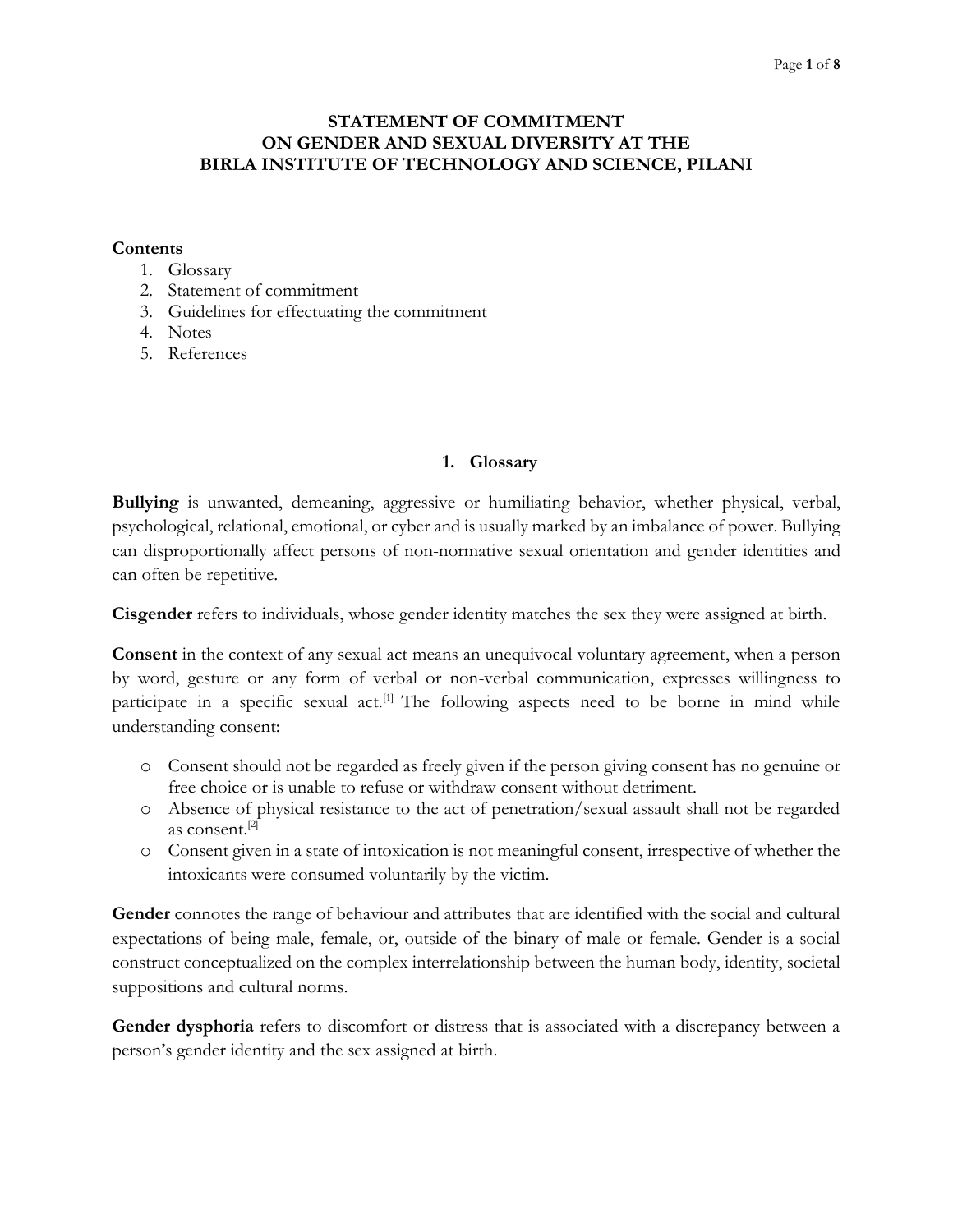**Gender expression** is a mode of expressing one's gender identity at a particular point in time (such as appearance, dress, mannerisms, speech patterns and social interactions). [3]

**Gender fluid** persons transition between gender identities rather than committing to any one gender identity.

**Gender identity** is the perception of one's own gender at any given moment.<sup>[4]</sup>

**Intersectionality** refers to the interconnectedness of categories that includes but is not exclusive to age, birth, caste, class, civil status, disability, economic and social situation, health (including HIV status), ethnicity, gender, indigeneity, language, national or social origin, migration, nationality, political beliefs, race, relationship or family status, religion, sex, or on the basis of opinions held.

**Members** include students on-campus, off-campus and visiting; faculty members – currently employed, adjunct, retired and visiting; lecturers; researchers, doctoral scholars and post-doctoral fellows; medical, clinical, library, administrative and technical staff; alumni; contractual employees; visitors and residents on campus; Deans, Directors, and may include any other employees of the Birla Institute of Technology and Science, Pilani not defined herein.

**Non-binary gender** is a spectrum of gender identities that are not exclusively masculine nor feminine

**Relationship status** is a legally or socially recognized condition of an individual in a sexual/romantic/conjugal/affianced relationship with a partner(s).

Sexual assault is any form of sexual contact or threat of sexual contact without a person's consent.<sup>[5]</sup>

**Sex assigned at birth** is biologically assigned on the basis of chromosomes and/or genitalia and/or internal reproductive organs.

### **Sexual harassment** means

- 1) an unwanted conduct with sexual undertones, if it occurs; or which is persistent and which demeans, humiliates or creates a hostile and intimidating environment; or is calculated to induce submission by actual or threatened adverse consequences; and includes any one or more or all of the following unwelcome acts or behaviour (whether directly or by implication), namely-
	- (a) any unwelcome physical, verbal or non-verbal conduct of sexual nature;
	- (b) demand or request for sexual favours;
	- (c) making sexually coloured remarks;
	- (d) physical contact and advances;
	- (e) lewd or sexually suggestive comments, jokes, innuendoes, or gestures;
	- (f) commenting about or inappropriately touching an individual's body;
	- (g) showing pornography against the will of the person
	- (h) comments and conduct in (a) to (g) predicated on gender identity or sexual orientation of a person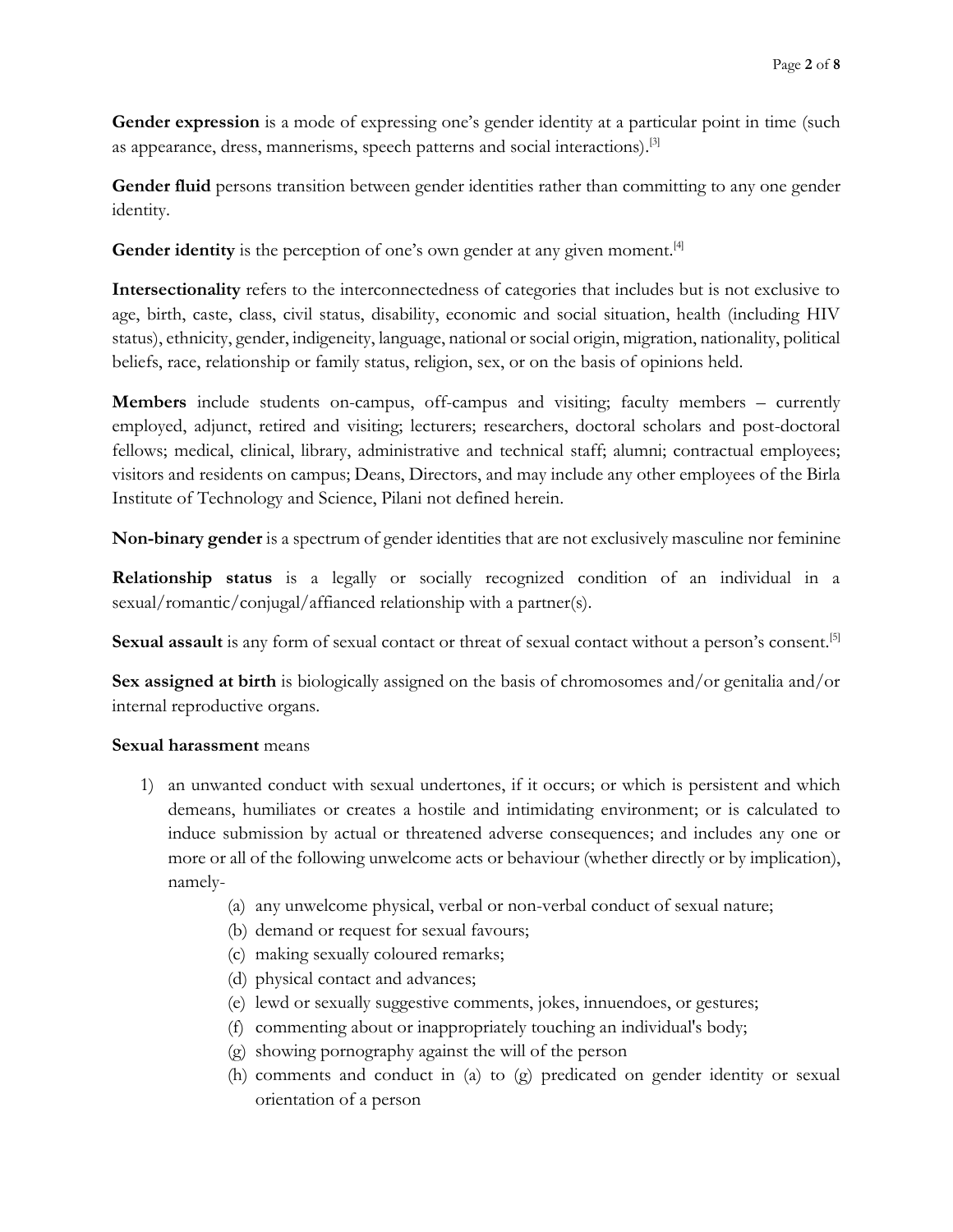- 2) any one (or more than one or all) of the following circumstances, if it occurs or is present in relation or connected with any behaviour that has explicit or implicit sexual undertones-
	- (a) implied or explicit promise of preferential treatment as quid pro quo for sexual favours;
	- (b) implied or explicit threat of detrimental treatment in the conduct of work;
	- (c) any sexual solicitation or advance made by a person in a position to confer, grant or deny a benefit or advancement to the person where the person making the solicitation or advance knows or ought reasonably to know that it is unwelcome;
	- (d) a reprisal or a threat of reprisal for the rejection of a sexual solicitation or advance, where the reprisal is made or threatened by a person in a position to confer, grant or deny a benefit or advancement to the person;
	- (e) implied or explicit threat about the present or future status of the person concerned;
	- (f) creating an intimidating, offensive or hostile learning environment;
	- (g) humiliating treatment that is likely to affect the health, safety, dignity or physical integrity of the person concerned. [6]

**Sexual orientation** is an intrinsic characteristic by which individuals are attracted physically/emotionally/romantically to other individuals of a different sex or the same sex or more than one gender identity.<sup>[7]</sup>

**Sexual violence** is an umbrella term used to connote sexual harassment and sexual assault and includes all forms of physical, mental, emotional discrimination, violence and harassment on the grounds of sexual orientation, gender, gender identity that may not already be exhaustively covered herein.

**Stakeholders** include members of the Birla Institute of Technology and Science, Pilani and their families.

**Transgender** is an umbrella term for persons whose gender identity and/or gender expression is not aligned to the sex assigned to them at birth. Transgender persons include persons who do not identify with gender. Transgender persons also include those who intend to undergo Sex Re-Assignment Surgery (SRS), or have undergone SRS, to align their biological sex with their gender identity in order to become male or female. The term transgender does not imply any specific form of sexual orientation. [8]

**Yogyakarta principles** refer to those human rights that allude to sexual orientation and gender identity and these were enunciated at Yogyakarta in Indonesia. These principles may be accessed at <https://yogyakartaprinciples.org/>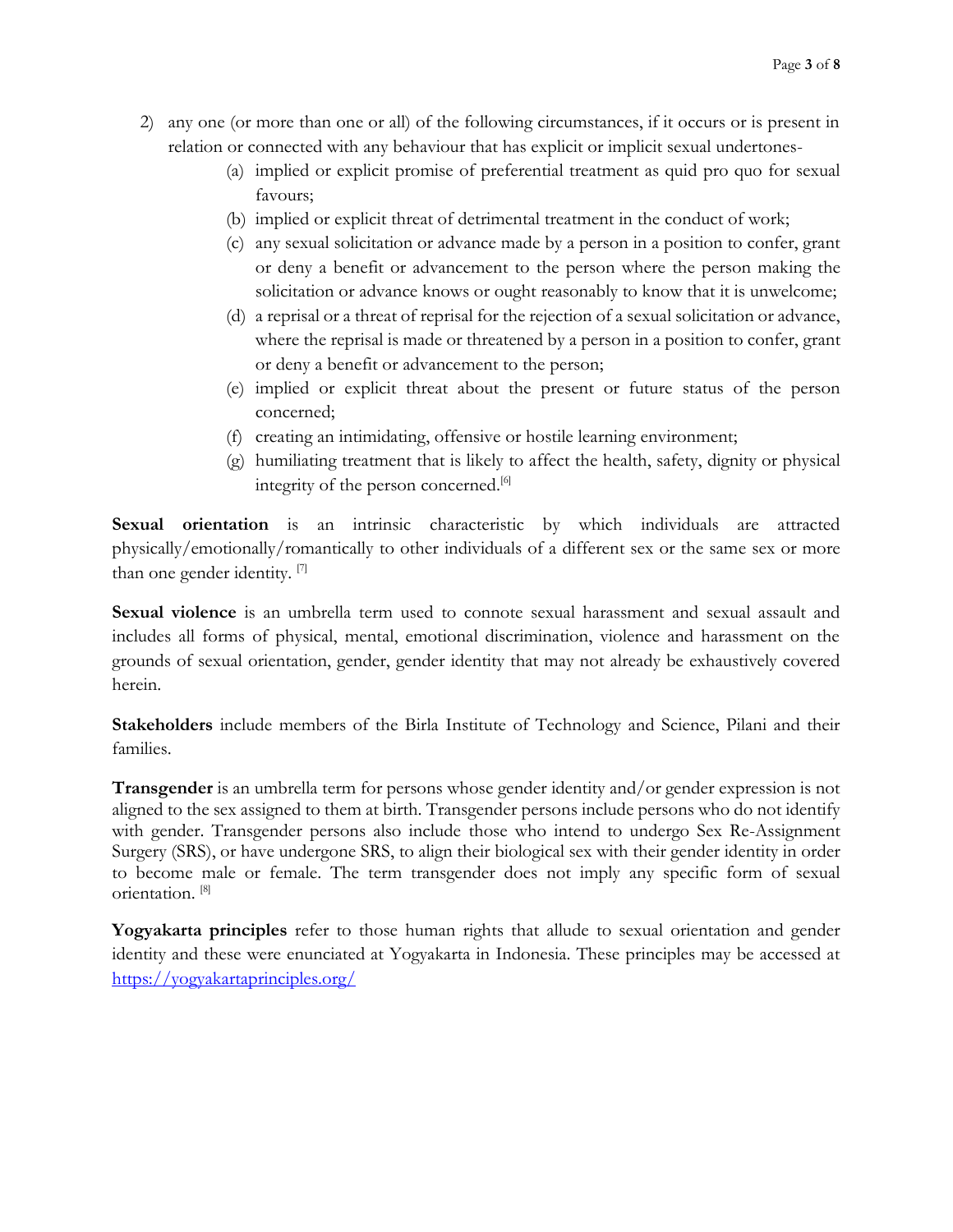## **2. Statement of Commitment**

- 1. The Birla Institute of Technology and Science, Pilani (mentioned as BITS Pilani hereafter) recognizes that all human beings are born free and are equal in dignity and rights. The Institute recognizes that all human beings of all sexual orientations and of all gender identities are entitled to the full enjoyment of all human rights. This recognition is in accordance with the *Yogyakarta Principles* (2006 and 2017) as acknowledged by the Supreme Court of India (*National Legal Services Authority versus Union of India and Others*, 15 April, 2014).
- 2. BITS Pilani recognizes that discrimination, violence and harassment on the basis of gender identity and sexual orientation is a serious challenge that undermines the physical and mental health, all round well-being, as well as the security of individuals, of communities, and of the nation at large. All members of BITS Pilani should have the ability to live, work, study and participate in activities within a safe and healthy campus environment free from any sexual violence and free from any form of discrimination, violence and harassment on the basis of gender identity, gender expression and sexual orientation.
- 3. BITS Pilani recognizes that liberty and dignity of a person require both acknowledgement as well as protection under the law, of their sexual orientation and gender identity. BITS Pilani shall take all appropriate steps to ensure that persons of non-normative gender identity and/or sexual orientation do not face any form of discrimination, violence, harassment or stigmatization.
- 4. BITS Pilani recognizes that individuals from historically marginalized communities as well as those belonging to diverse, non-normative gender and sexual identities may be disproportionately affected by sexual violence.
- 5. BITS Pilani recognizes that discrimination, violence and harassment on the basis of gender identity and sexual orientation may occur against individuals regardless of their age, caste, class, relationship status, sex, sexual orientation, gender, gender identity or gender expression. Simultaneously, BITS Pilani recognizes that sexual orientation, gender identity, gender expression and sexual characteristics can be grounds of discrimination - separate or intersectional.
- 6. BITS Pilani is an equal opportunity provider and shall not discriminate on the basis of gender identities or sexual orientation. The Institute prohibits all kinds of discrimination, violence and harassment on the basis of gender identity and sexual orientation.
- 7. BITS Pilani recognizes that gender and sexual minorities may have unsupportive families. The Institute shall be sensitive to the right to privacy of its members.
- 8. BITS Pilani recognizes that any kind of discrimination, violence and harassment require sensitization and a comprehensive response. Therefore, the Institute insists upon the willful, deliberated and collective efforts of all its members and its stake holders.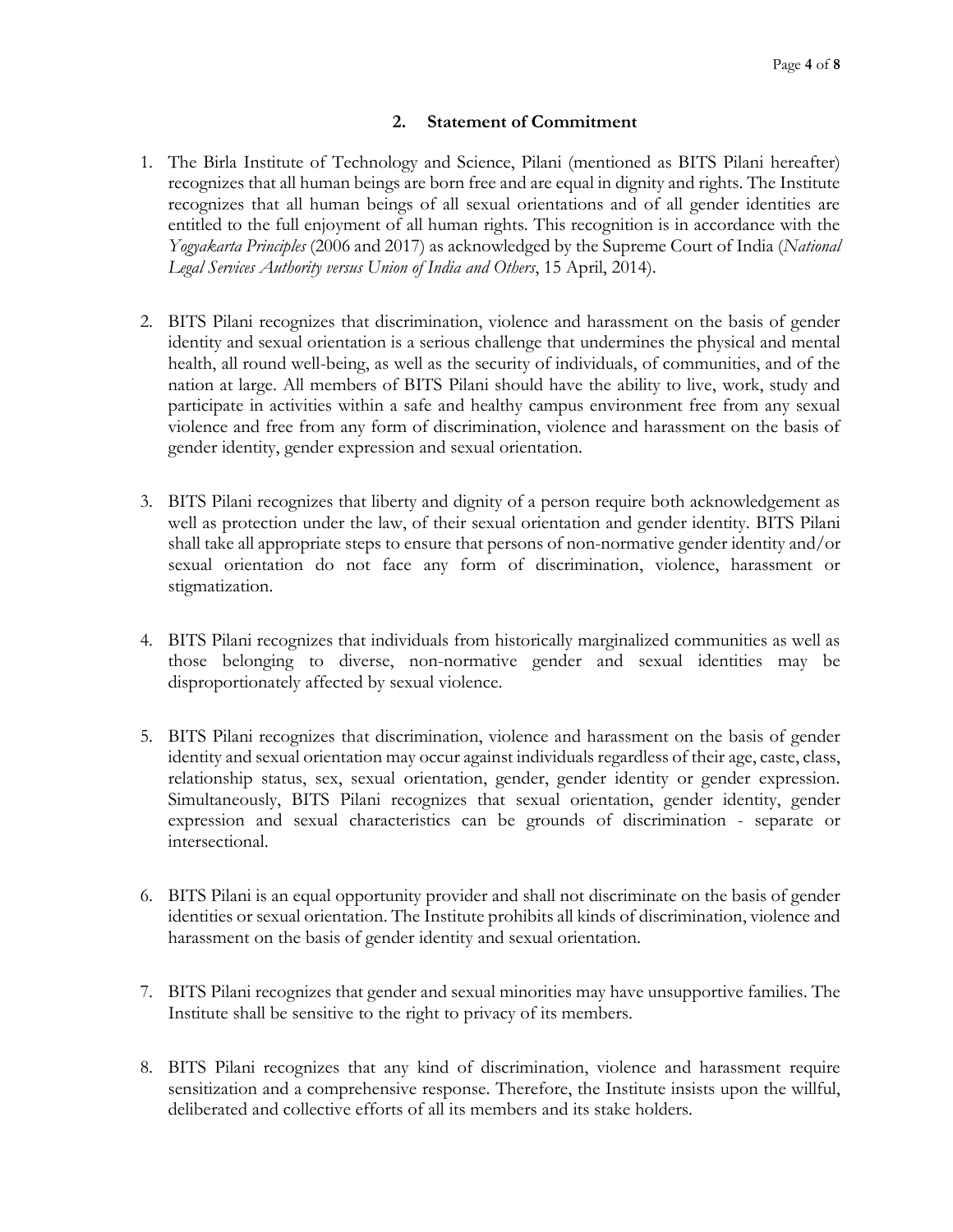- 9. BITS Pilani is committed to redressing the grievances arising out of any act of gender or sexual violence or discrimination involving its members.
- 10. BITS Pilani is committed to making resources available for the sensitization of its members and for examining the possibility of creating gender-neutral spaces.

The translation of the words contained in this document into effective practice is the expected outcome of this 'Statement of Commitment'.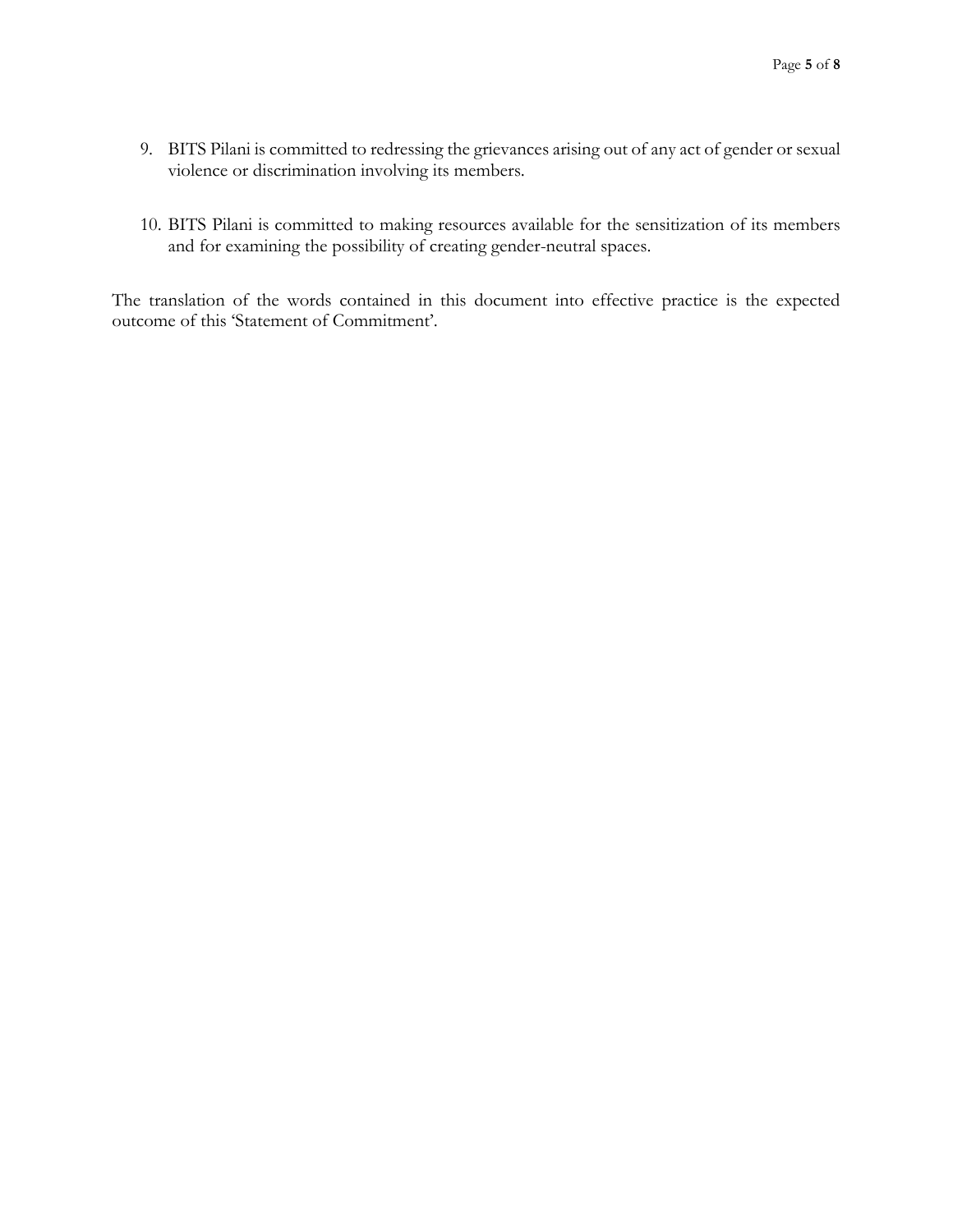# **3. Guidelines for effectuating the commitment**

- 1. BITS Pilani is committed to sensitization of its members and stakeholders through devising processes, programmes and policies, which may be revised and updated at regular intervals according to the demands generated by specific contexts and for the procurement of justice.
- 2. BITS Pilani recognizes that the mental health of students of non-normative gender identities and sexual orientations are likely to be adversely impacted as they learn about their gender identities and sexual orientation. BITS Pilani is committed to providing counselling through trained mental health professionals on-campus, specifically equipped to deal with psychological and emotional health centered on gender and sexuality, including issues of gender dysphoria.
- 3. In furtherance of its commitment towards prevention, prohibition and protection from any incident of discrimination, violence and harassment on the basis of gender identity, gender expression and sexual orientation involving its members, BITS Pilani shall endeavor to:
	- 3.1. Conduct programmes on gender and sexuality sensitization as part of its orientation for new students and their parents in every academic year.
	- 3.2. Take periodic measures for gender and sexual awareness programmes.
	- 3.3. Include material pertaining to human rights as well as gender and sexual diversity in the curriculum, teacher training and professional development programmes.
	- 3.4. Include prevention, prohibition and protection from discrimination, violence and harassment on the basis of gender identity and sexual orientation in the ambit of the primary goals of Gender Champions (pursuant to UGC's letter No. F.91-2/2014 (GS) or any other subsequent UGC directives that may follow) to outline the activities/awareness campaigns/sensitization efforts/discussions on gender equality and gender justice.
	- 3.5. Create a gender and sexuality forum for conducting discussions and awareness programmes on gender and sexuality. The forum should endeavour to create the modalities for anonymous support systems for persons struggling to come to terms with their gender identity and sexual orientation.
	- 3.6. Ensure that counselling services available on campus are specifically equipped to deal with issues of discrimination, violence and harassment on the basis of gender identity and sexual orientation.
- 4. BITS Pilani shall endeavor to redress all complaints of bullying, discrimination, sexual harassment and violence, irrespective of gender identities and sexual orientations of the concerned parties through all/ any of the following:
	- 1) Internal Complaints Committee; and
	- 2) Anti-Ragging Committee;
- 5. It would be useful for the Internal Complaints Committee, the Anti-Ragging Committee, the disciplinary committee - and a separate committee, if constituted, pursuant to the present statement - to adopt the definitions in the glossary contained in this Statement of Commitment, and: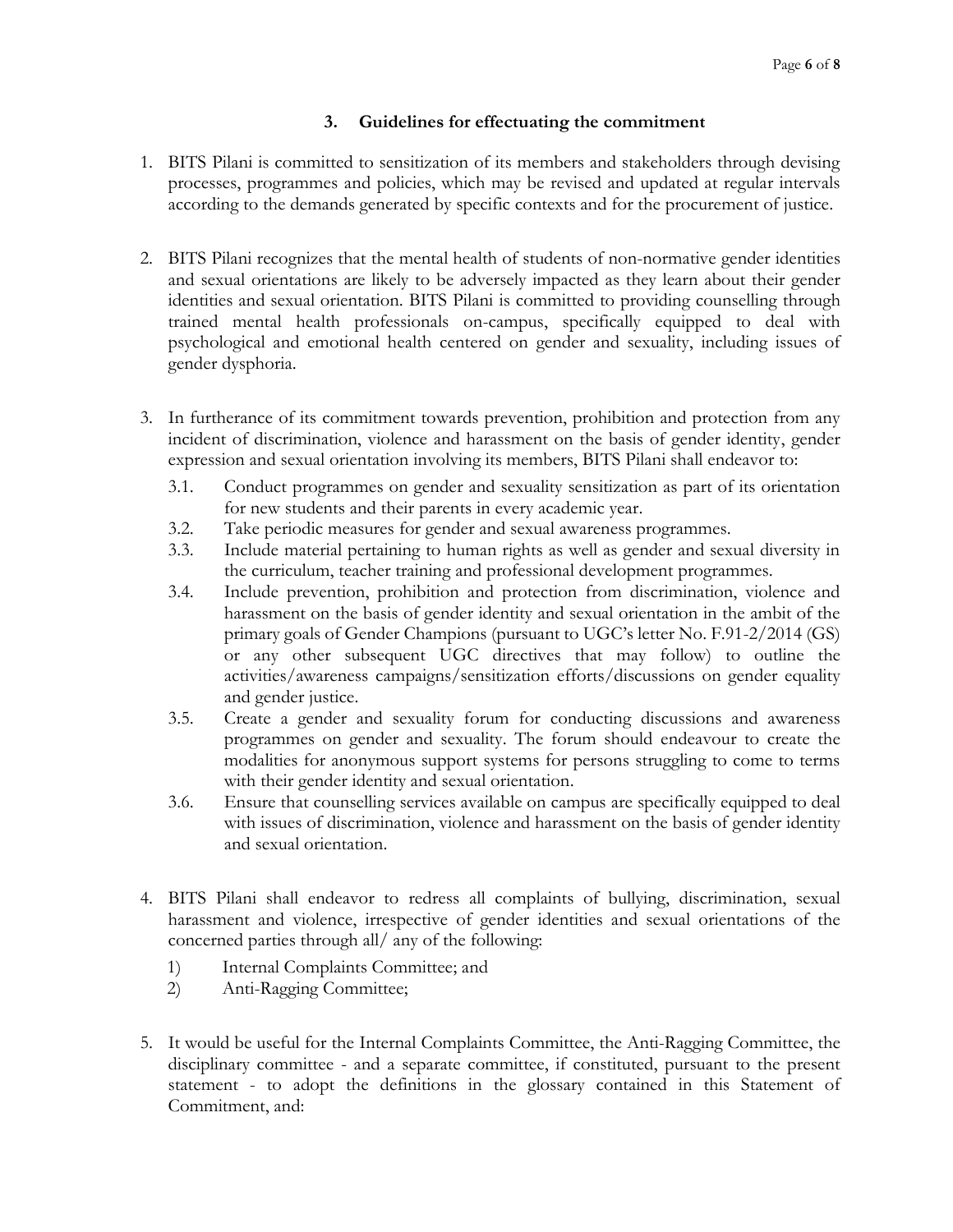- 5.1. Document complaints in writing including those orally made. An oral complaint will be reduced into writing by the relevant committee/authority, which will be signed by the complainant.
- 5.2. Take *suo motu* action on instances of sexual violence or discrimination, violence and harassment on the basis of gender identity, gender expression and sexual orientation that may occur in their presence, or when they come to know of through another source in the public domain such as the social media or any similar reportage.
- 5.3. Determine if the authorities would want to consider complaints from persons, who are not the victims but are known to the victim/or are informed of an incident that would demand the attention of the authorities.
- 5.4. If a committee is opening itself to complainants from those who are not the victims of an instance of discrimination, violence or harassment, then it may consider developing a threshold for when such instances would be entertained and ensure that the victim in question would be willing to consent to any proceedings being undertaken by the committee before taking action on such a complaint.
- 5.5. Ensure that questions of what constitutes discrimination, harassment or violence will be questions of fact guided by the preponderance of probabilities and the positions of power occupied by the victim and the perpetrator.
- 5.6. Ensure that questions of what constitutes discrimination, harassment or violence will take into account difference of language, class, caste, and any other aspect of intersectionality while determining the gravity of the offending act, and the quantum of the punishment that may be determined.
- 5.7. Ensure that differences on the basis of gender identity, sexual orientation, caste, age, class, race, ethnicity, indigeneity, sex, gender, language, religion, political belief, nationality, national or social origin, economic and social situation, birth, disability, health (including HIV status), migration, marital, relationship or family status or any on the basis of opinions held cannot be a ground for discrimination, violence or harassment but the factum of such differences are relevant for determining a complaint in relation to discrimination, violence or harassment.
- 5.8. Ensure that any complaint that is being inquired into should give an opportunity of hearing to both the victim and the perpetrator.
- 5.9. Consider that punishments may include suspension, mandatory social work, apologies to the victim, mandatory counselling of the perpetrator to deal with their abusive behavior in addition to the existing punishments of Internal Complaints Committees, Anti-Ragging Committees, and the relevant authority for discipline for students and misconduct for employees.